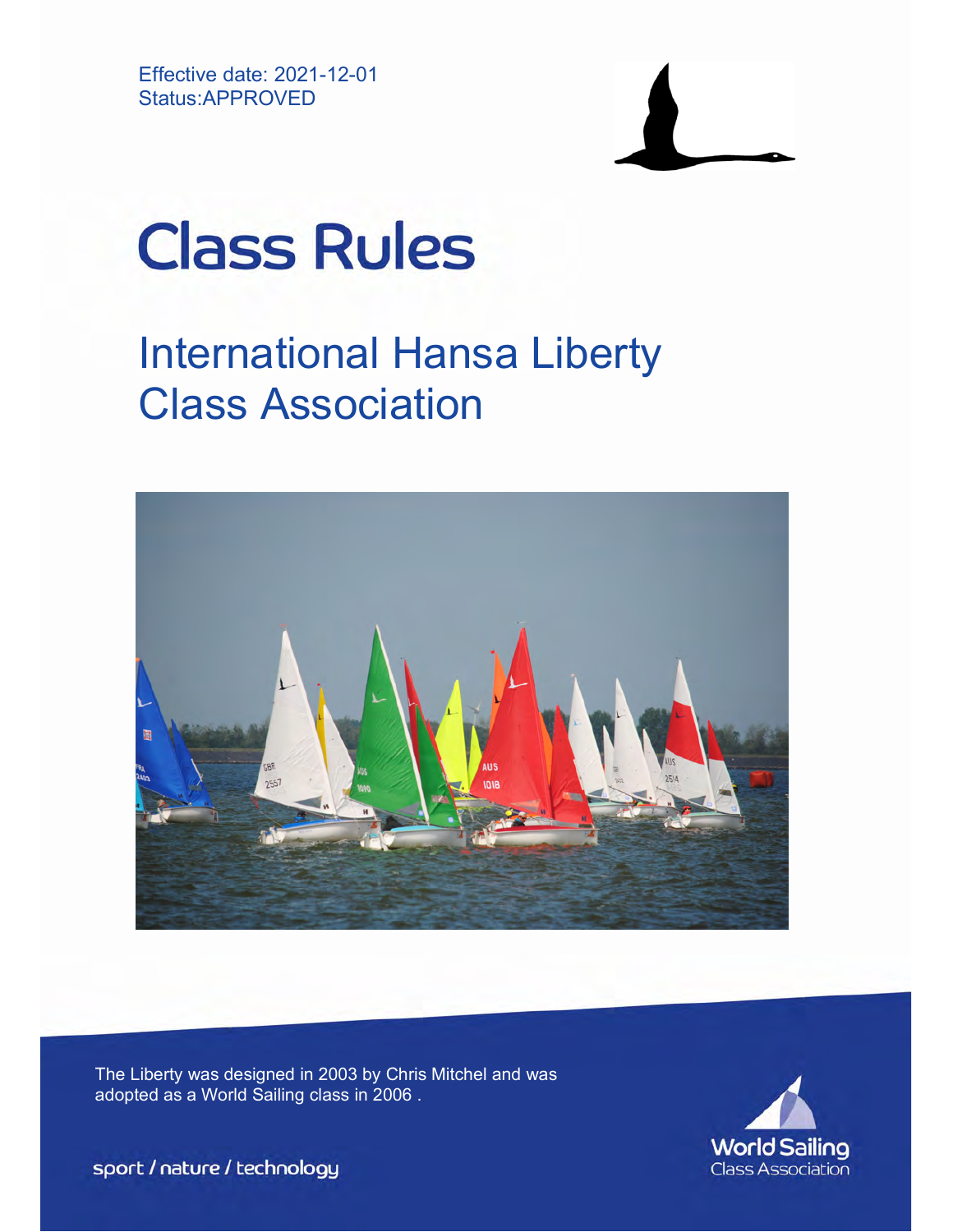#### PART I – ADMINISTRATION

#### Section A – General

|     | A.4 Administration of the Class  4 |
|-----|------------------------------------|
| A.5 | Class Rules Changes at Events  4   |
| A.6 | Class Rules Amendments  4          |
| A.7 | Class Rules Interpretation  5      |
|     | A.8 International Class Fee and    |
|     |                                    |
|     |                                    |

#### Section B – Boat Eligibility

| B.1 Class Rules and Certification  5 |
|--------------------------------------|
|                                      |

#### PART II – REQUIREMENTS AND LIMITATIONS

#### Section C – Conditions for Racing

| C.1 |                 |
|-----|-----------------|
| C.2 |                 |
| C.3 |                 |
| C.4 |                 |
| C.5 |                 |
| C.6 |                 |
| C.7 |                 |
|     |                 |
| C.9 |                 |
|     |                 |
|     | Section D– Hull |
|     |                 |

| D.2 | General |  |
|-----|---------|--|
|     |         |  |

#### Section E – Hull Appendages

| E.3 Rudder Blade, Rudder Stock      |  |
|-------------------------------------|--|
| <b>Section <math>F - Rig</math></b> |  |
|                                     |  |
|                                     |  |

| <b>Section G</b> – Sails |  |
|--------------------------|--|
| G 1 Parts                |  |

G.4 Headsail ................................... 15

#### PART III – APPENDICES

| H.1 | Calculation for Liberty Weight |
|-----|--------------------------------|
|     |                                |
| H.2 | Parts List (HSS/HLB)  17       |
|     |                                |
| H.3 | Sail Numbers and Letters 19    |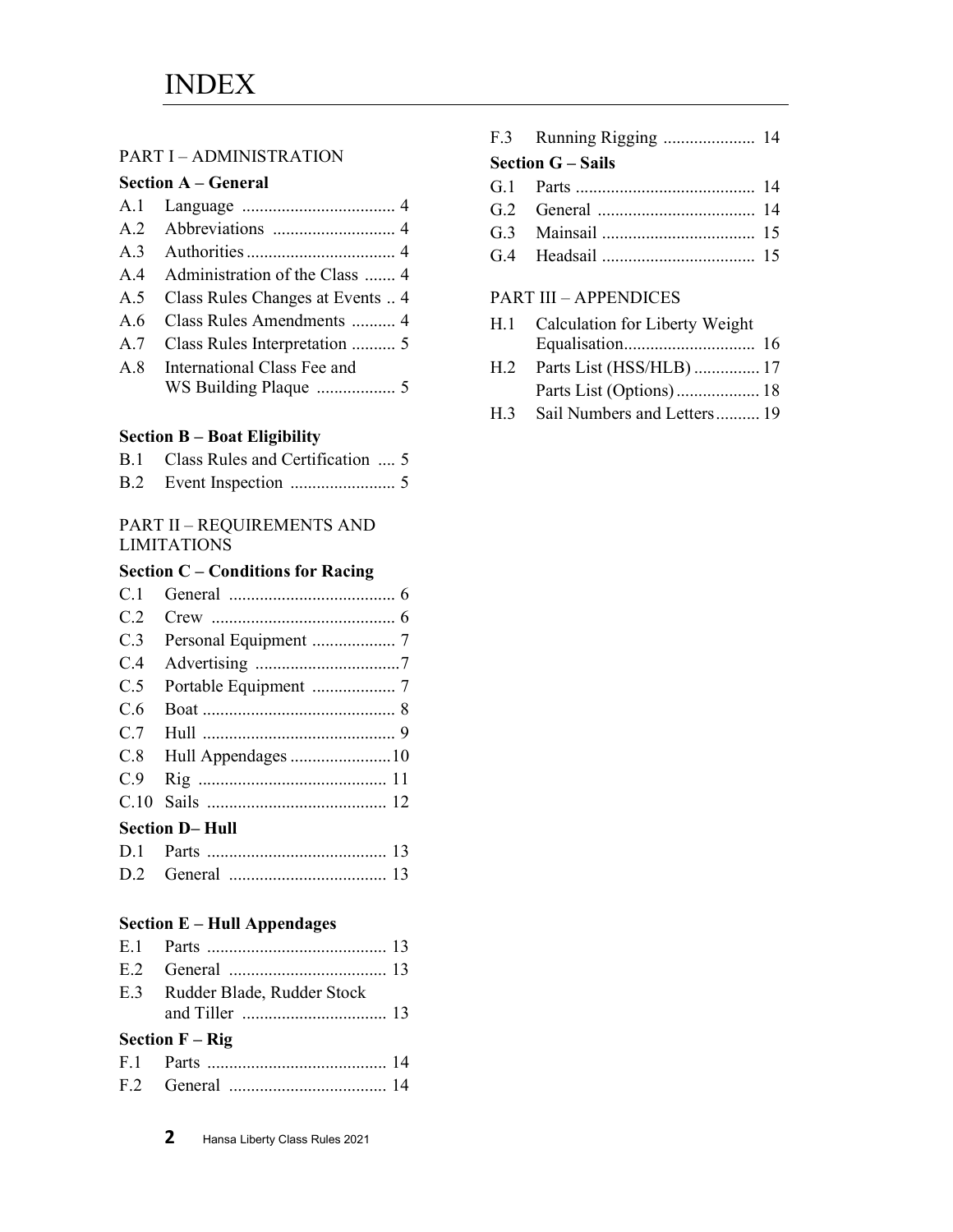# INTRODUCTION

This introduction only provides an informal background, and the Liberty Class Rules proper begin on the next page.

Previously known as the Access Liberty, the Liberty hulls, hull appendages, rigs and sails are manufacturer controlled.

Liberty hulls, hull appendages, rigs and sails shall be manufactured only by Hansa Sailing Licensed Manufacturers – in the class rules referred to as licensed builders (Hansa Licensed Builders - HLB). Equipment is required to comply with the Hansa Liberty Building Specification and is subject to World Sailing (WS) approved manufacturing control system.

Liberty hulls, hull appendages, rigs and sails may, after having left the manufacturer, only be altered to the extent permitted in Section C of the class rules.

Owners and crews should be aware that compliance with rules in Section C is NOT checked as part of the certification process.

Rules regulating the use of equipment during a race are contained in Section C of these class rules, in ERS Part I, in the Racing Rules of Sailing, and in the NoR/SIs.

Event Equipment Inspection and Measurement Procedures are outlined in the Hansa Classes Measurement Procedures document available from the technical section of the Class Website [www.hansaclass.org.](https://hansaclass.org/technical/ihca-measurement-procedures/)

The Hansa Classes Race Management Guide, including requirements for authorised Championships, a Notice of Race and Sailing Instructions Guide, notes regarding Interpretation of Class Rules and advice for Race Committees, is available from the technical section of the Class Website [www.hansaclass.org.](https://hansaclass.org/events/world-and-international-championships/)

The design principle of the class is that the racing results should depend solely on the attributes and skills of the crew rather than differences between boats and the way that they are rigged. The objective of these class rules is to implement this concept in practice.

#### PLEASE REMEMBER:

#### THESE RULES ARE CLOSED CLASS RULES WHERE IF IT DOES NOT SPECIFICALLY SAY THAT YOU MAY – THEN YOU SHALL NOT.

COMPONENTS, AND THEIR USE, ARE DEFINED BY THEIR DESCRIPTION.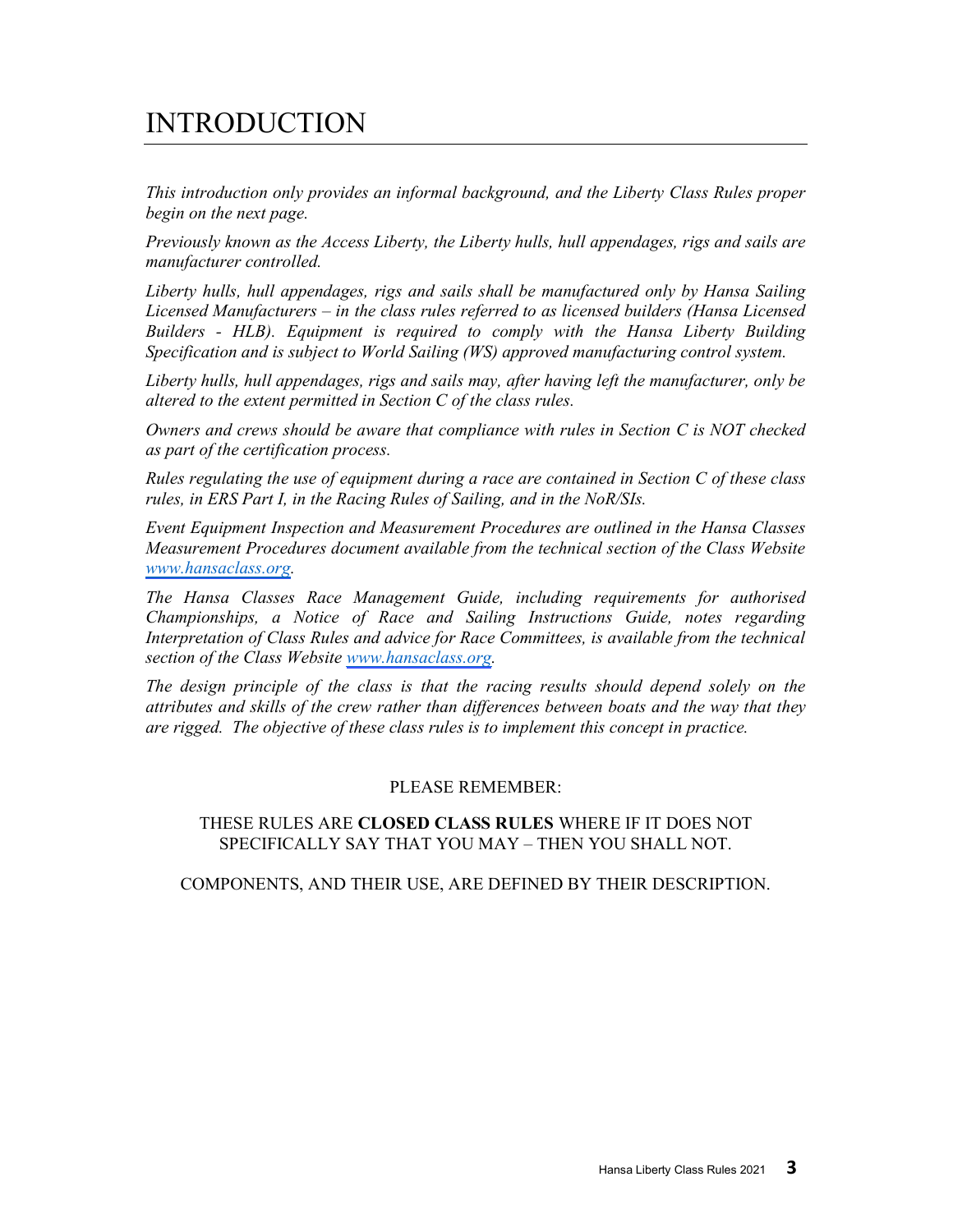## Section A – General

#### A.1 LANGUAGE

- A.1.1 The official language of the class is English and in case of dispute over translation the English text shall prevail.
- A.1.2 The word "shall" is mandatory and the word "may" is permissive.
- A.1.3 Except where used in headings, when a term is printed in "bold" the definition in the ERS applies and when a term is printed in "italics" the definition in the RRS applies.

#### A.2 ABBREVIATIONS

- A.2.1 WS World Sailing
	- MNA WS Member National Authority
	- IHCA International Hansa Class Association
	- NHCA National Hansa Class Association
	- ERS Equipment Rules of Sailing
	- RRS Racing Rules of Sailing
	- HLB Hansa Licensed Builder
	- HSS Hansa Sailing System Pty Ltd (Australia)

#### A.3 AUTHORITIES

A.3.1 The international authority of the class is WS which shall co-operate with the IHCA in all matters concerning these class rules.

#### A.4 ADMINISTRATION OF THE CLASS

- A.4.1 WS has delegated its administrative functions of the class to the IHCA. The IHCA may delegate part or all of its functions, as stated in these class rules, to a NHCA.
- A.4.2 In countries where there is no NHCA, or the NHCA does not wish to administer the class, its administrative functions as stated in these class rules shall be carried out by the IHCA in co-operation with the MNA, or by the IHCA in co-operation with the NHCA.

#### A.5 CLASS RULES CHANGES AT EVENTS

A.5.1 At Class Events – see RRS  $89.1.d$ ) – WS Regulation 10.5(e) applies. At all other events RRS 87 applies.

#### A.6 CLASS RULES AMENDMENTS

- A.6.1 In accordance with WS Regulations, amendments to the class rules require the approval of WS.
- A.6.2 Class rules shall be proposed by the IHCA in accordance with its constitution.

#### A.7 CLASS RULES INTERPRETATION

A.7.1 Interpretation of class rules shall be made in accordance with WS Regulations and in consultation with the IHCA.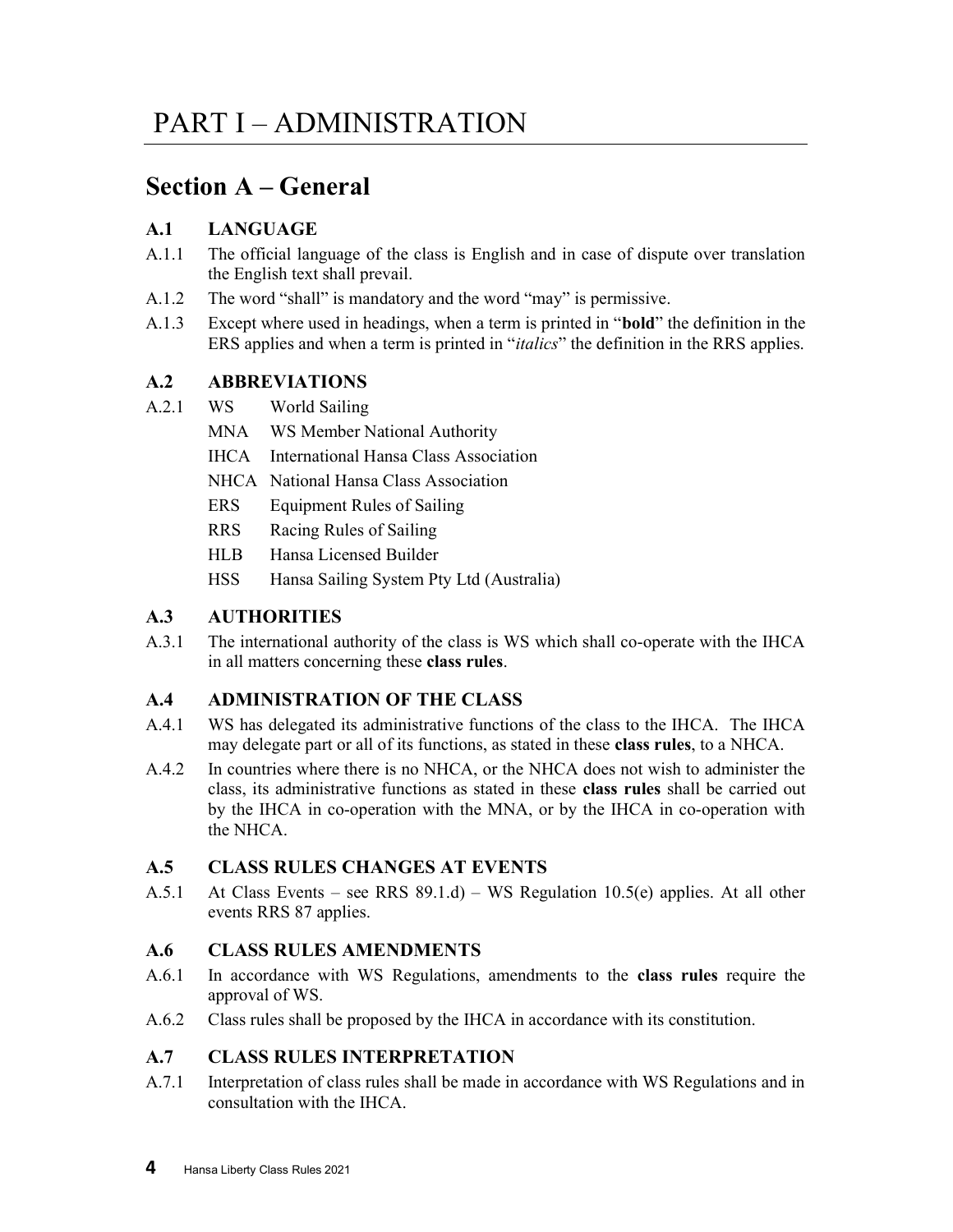#### A.8 INTERNATIONAL CLASS FEE AND WS BUILDING PLAQUE

- A.8.1 The licensed manufacturer shall pay the International Class Fee.
- A.8.2 WS shall, after having received the International Class Fee for the hull, send the WS Building Plaque to the licensed manufacturer.

## Section B – Boat Eligibility

For a **boat** to be eligible for *racing*, it shall comply with the rules in this section.

#### B.1 CLASS RULES AND CERTIFICATION

- B.1.1 The boat shall:
	- (a) have a WS/ISAF Building Plaque. (Note: Older boats manufactured before the Class was adopted as a WS/ISAF class will not have a Building Plaque. The first ISAF issued number was 2001 for all Hansa Classes).
	- (b) have been manufactured by a Licensed Manufacturer.
	- (c) be in compliance with these class rules.

#### B.2 EVENT INSPECTION

- B.2.1 GENERAL
	- (a) Where Replacement or Additional Equipment (RAE) has been approved for equipment specific to a competitor, the competitor shall present at Equipment Inspection a copy of that RAE showing approval by IHCA (for World and International Events) or NHCA Technical Officer (or other equivalent NHCA appointment) (for National Events).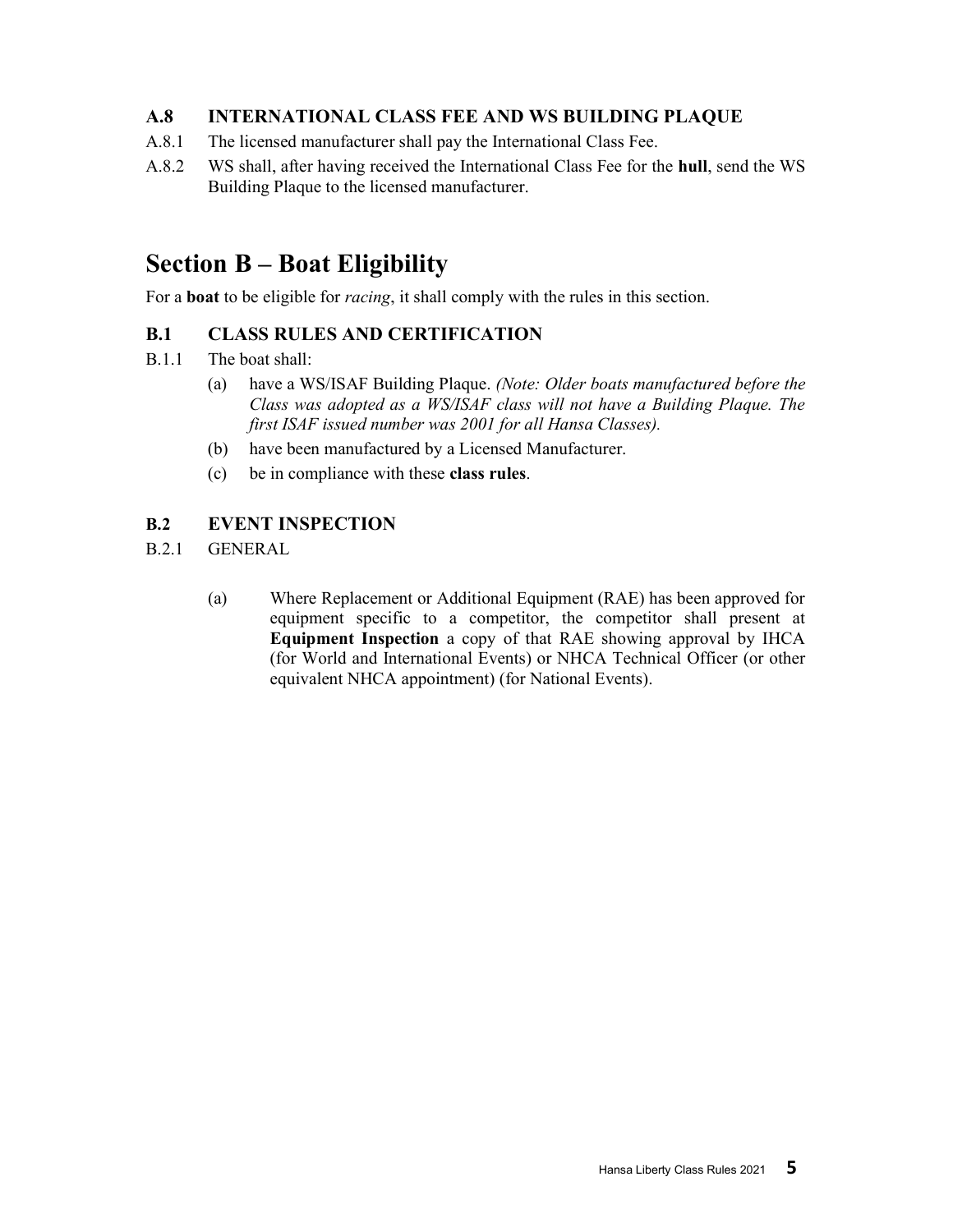# PART II – REQUIREMENTS AND LIMITATIONS

The crew and the boat shall comply with the rules in Part II when *racing*. In case of conflict Section C shall prevail.

The rules in Part II are closed class rules, where anything that is not specifically allowed in these class rules is prohibited.

Equipment control and equipment inspection shall be carried out in accordance with the ERS except where varied in this Part.

## Section C – Conditions for Racing

#### C.1 GENERAL

- C.1.1 RULES
	- (a) RRS 40 is changed as follows: Competitors shall wear personal flotation devices (pfd) at all times while afloat, except briefly while changing or adjusting clothing or personal equipment. See also C.3.1 (a).
	- (b) RRS 49.1 is changed as follows: Competitor's buttocks shall remain in contact with the seat's sitting surface at all times while racing. The competitor shall race in a position so that lower limbs are astride the joystick. The crew's torso shall be aft of the joystick except when making brief adjustments to control lines. The crew's arms may be forward of the joystick for control of the jib sheets. Tape may be applied to the side decks at Equipment Inspection to mark the joystick position.
	- (c) RRS Appendix G1.2 (b) is changed as follows: The sail numbers and national letters shall be a minimum of 175mm high and shall be a contrasting colour to the background sail colour.
	- (d) RRS Appendix G1.3 (a) is changed as follows: The sail numbers and national letters shall be placed as close to the clew as practical. They shall be placed at different heights on the two sides of the sail, those on the starboard side being uppermost as per the diagram in Appendix 3 of these class rules.
	- (e) The ERS and all included definitions shall apply.
- C.1.2 LIMITATIONS
	- (a) After equipment inspection at an event, modifications, repairs, or replacement of any item of the boat or approved RAEs requires the approval of the Event Technical Committee. (See also C.9.3 – running rigging.)
	- (b) Apart from what is permitted by C.5, only equipment listed in the part list Appendix H.2 shall be used.
	- (c) Apart from what is permitted by C.5, no function may be extended or added.

#### C.2 CREW

C.2.1 LIMITATIONS

- (a) The crew shall consist of 1 person.
- (b) Sailors in a servo assist division are not permitted to manually adjust the sheets or control lines (including outhaul and kicker) or move the boom. To be eligible for the servo assist division, the boat must be sailed fully servo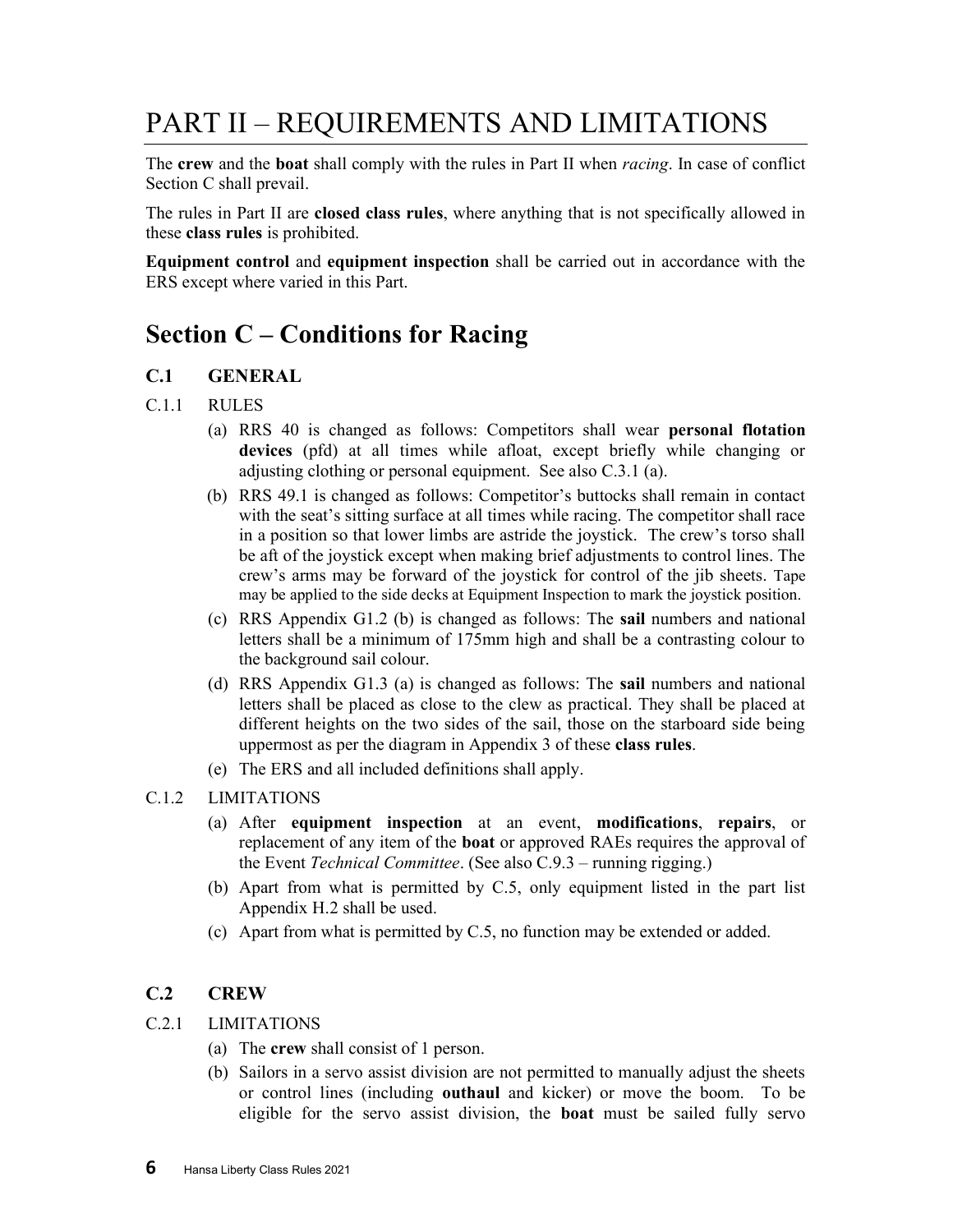controlled, i.e., both steering and sheets operated electro-mechanically. Sailors manually controlling either sheets or steering and using partial servo shall be deemed to be sailing the boat manually.

#### C.2.2 MEMBERSHIP

The crew shall be a current member of an NHCA or the IHCA where no NHCA exists in their country.

#### C.2.3 WEIGHT EQUALISATION

- (a) At events where a Sailor Weight Equalisation (SWE) regime is specified in the Notice of Race, the following rules and procedures shall apply.
- (b) The purpose of SWE is to ensure that the on-the-water weight of a sailor and their boat is not less than a Regatta Minimum Weight (RMW). This may be achieved by placing ballast in the cavities of the boat's seat.
- (c) The procedure outlined in Part III Para H.1 may be used.

#### C.3 PERSONAL EQUIPMENT

C.3.1 MANDATORY

The boat shall be equipped with a personal floatation device (pfd) for each crew member to the minimum standard ISO 12402-5 (CE 50 Newtons), or USCG Type III, or AUS PFD 1, or EN 393 or a pfd approved by the MNA, or specified in the Notice of Race.

#### C.4 ADVERTISING

C.4.1 LIMITATIONS

Advertising shall only be displayed in accordance the WS Advertising Code. (See WS Regulation 20 (Appendix 1))

#### C.5 PORTABLE EQUIPMENT

- C.5.1 MANDATORY
	- (a) FOR USE

One hand bailer or bucket attached to the boat by a lanyard.

(b) NOT FOR USE

Towing rope minimum 4.5m long measured from the bow ring of not less than 6 mm in diameter fitted through the bow ring and securely attached to the mast.

#### C.5.2 OPTIONAL

- (1) Additional equipment which compensates for a sailor's disability is permitted subject to the approval of the NHCA Technical Officer (or other equivalent NHCA appointment) (for National Events) or IHCA Technical Committee (for International or World Events) (refer to Equipment Applications on the Technical Section of the Class Website).
- (2) Hansa Sailing Servo Assist equipment consisting of helm and sheet winches are permitted.
- (3) Servo Assist equipment of any origin is permitted subject to approval by the NHCA Technical Officer (or other equivalent NHCA appointment) (National Events) or IHCA Technical Committee (International or World Events).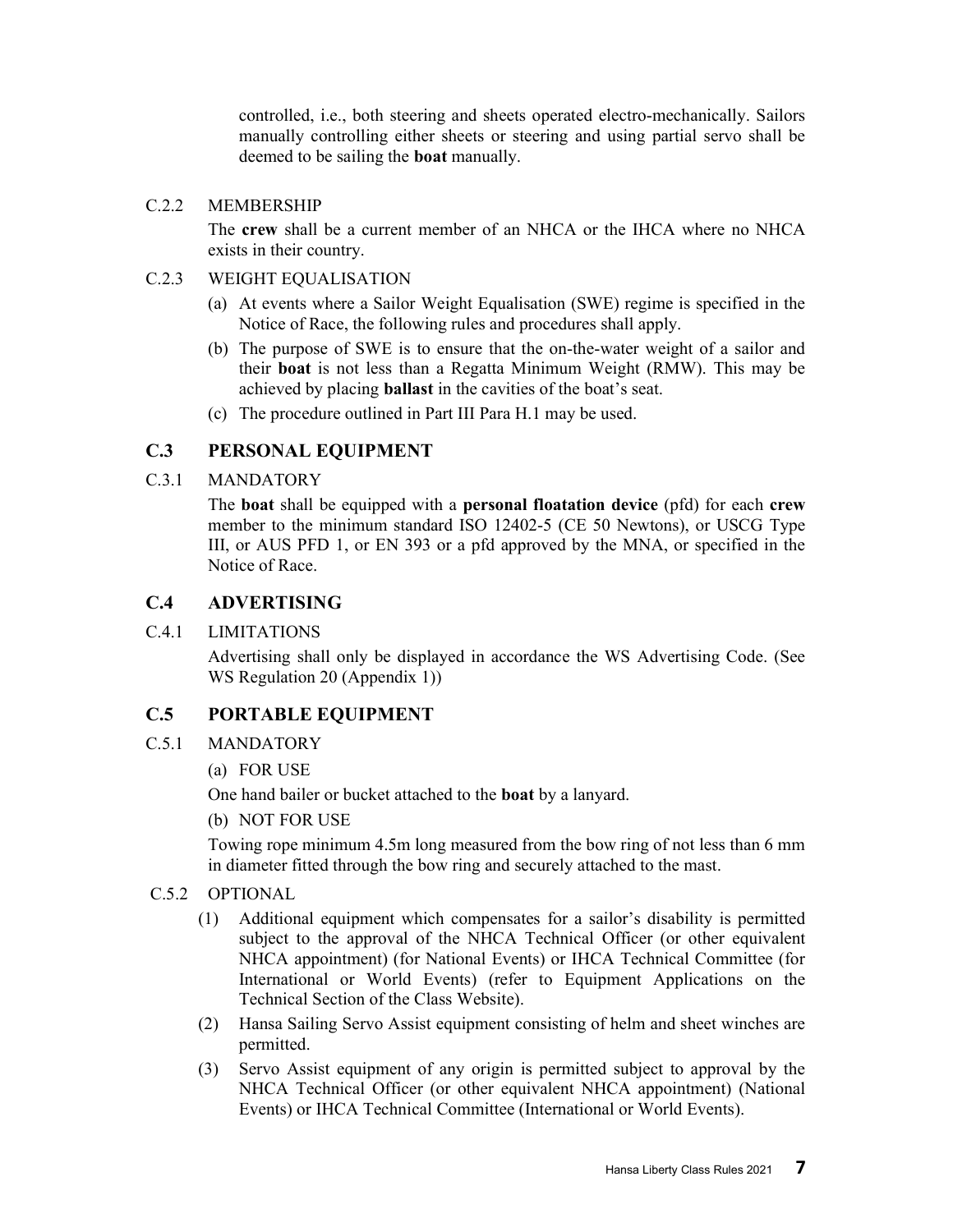- (4) Electronic or mechanical timing devices (the device shall be removable for weighing) including any brackets or other form of attachment.
- (5) One magnetic compass or electronic compass that provides timing, heading and heading memory, including any brackets or other form of attachment (the device shall be removable for weighing). The use of equipment that calculates, transmits, transfers or receives data in any form is not permitted. The use of navigation and speed metering equipment is not permitted.
- (6) Mooring line
- (7) Mechanical Wind Indicators
- (8) Tools, spare parts and safety equipment may be carried. Paddles and rear-view mirrors are considered as safety equipment.
- (9) The use of shock-cord or adhesive tape is unrestricted except that such material shall not be used in such a way as to create a fitting or extend a function which is otherwise prohibited in these rules.
- (10) Storage devices with secure covers within the cockpit. Mesh or other bags shall be capable of being closed and secured within the cockpit.
- (11) Wedges, rubber bands, and springs may be fitted under blocks.
- (12) Tufts, ribbons or similar may be fitted to sails or rigging.

#### C.6 BOAT

C.6.1 MODIFICATIONS, MAINTENANCE AND REPAIR

(a) Modifications (including fairing) that affect the performance of the boat is not permitted. Proposals for any equipment to improve a function on the boat shall be made using the RAE format available on the Hansa website:

(https://hansaclass.org/technical/equipment-applications/)

- (b) Replacements of HSS/HLB supplied equipment from other suppliers:
	- (1) Replacements shall be fitted in the same position as the supplied fitting or as close as is structurally possible
	- (2) Any cleat may be replaced with a cleat of any material and of substantially the same size and design.
	- (3) Any block may be replaced with a block of the same number of sheaves of similar or greater diameter.
	- (4) Sheets and lines may be replaced with ropes of any size or specification.
	- (5) Rudder pin, steering clevis pins and spring retaining clips may be replaced by others of similar design.

#### C.6.2 MAINTENANCE

Maintenance including but not limited to painting and sanding may be carried out provided repairs are made in such a way that the essential shape, characteristics or function of the original are not affected. Cleaning, coating with wax or similar products and polishing of the hull is permitted provided the intention and effect is to polish the hull only.

- C.6.3 REPAIR
	- (a) Repairs are permitted; however, an official class measurer may verify that the external shape is the same as before the repair and that no substantial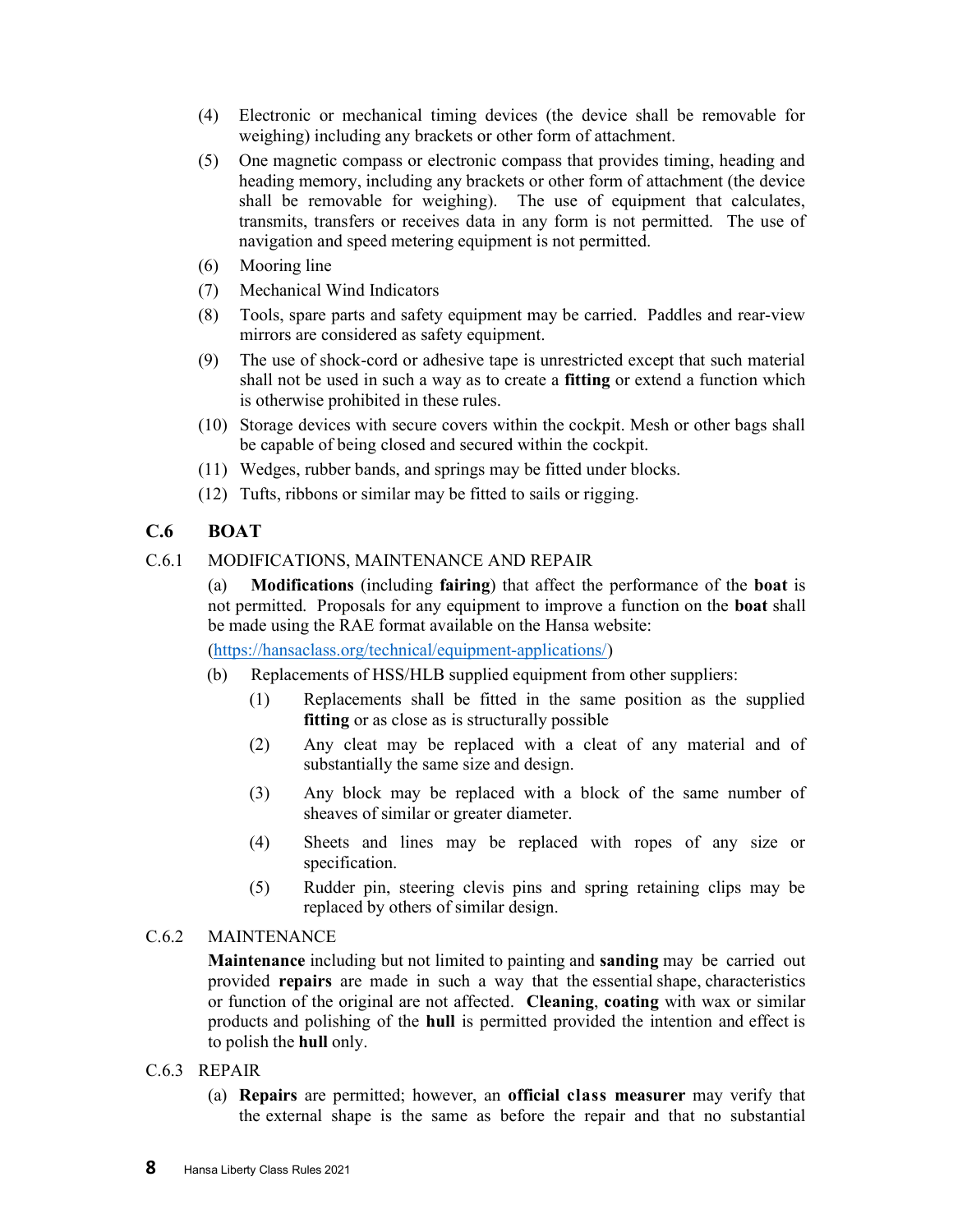stiffness, or other advantage has been gained as a result of the repair.

(b) Permission to undertake a repair during an event shall be obtained from the Event Technical Committee.

#### C.6.4 WEIGHT

The weight of the boat in dry condition complete and in sailing trim including the hull, standard fibreglass seat, rudder boxes, and installed servo equipment with permanently connected associated equipment shall be taken excluding sails, masts, boom, running rigging, keel, rudder blades, batteries and all portable equipment as listed in C.5. The compass bracket shall be included if permanently fixed

|                                                 | minimum         |  |
|-------------------------------------------------|-----------------|--|
| NON-SERVO BOATS.                                | $80 \text{ kg}$ |  |
|                                                 |                 |  |
| SERVO BOATS (an allowance of 1kg is made if the |                 |  |
| mainsheet remains attached)                     | $90 \text{ kg}$ |  |
|                                                 |                 |  |

#### C.6.5 CORRECTOR WEIGHTS

Corrector weights shall be permanently fastened to the console, seat or keel case when the boat weight is less than the minimum requirement.

#### C.6.6 FLOTATION

Hull flotation blocks within the hull spaces as supplied by the HLB shall not be removed or altered in any way.

#### C.7 HULL

Hull certificates are not issued.

#### C.7.1 MODIFICATIONS, MAINTENANCE AND REPAIR

The hull shall be as manufactured, only variations compatible with normal maintenance are permitted. Any work, such as fairing, intended or with the effect of lightening the hull or improving shape or performance beyond the original is not permitted.

#### C.7.2 REPAIR

If any hull moulding is repaired in a way other than described in this Section it shall be carried out by an HLB such that the external shape is the same as before the repair and that no substantial stiffness or other advantage has been gained as a result of the repair.

#### C.7.3 LIMITATIONS

- (a) Inspection hatch covers and drainage plugs shall be kept in place at all times.
- (b) Fittings shall be arranged as supplied by an HLB/HSS.
- (c) Draining plugs may be fitted in the transom. If fitted, such plugs shall be in place when afloat.
- (d) Venturi bailing/drainage systems are not permitted.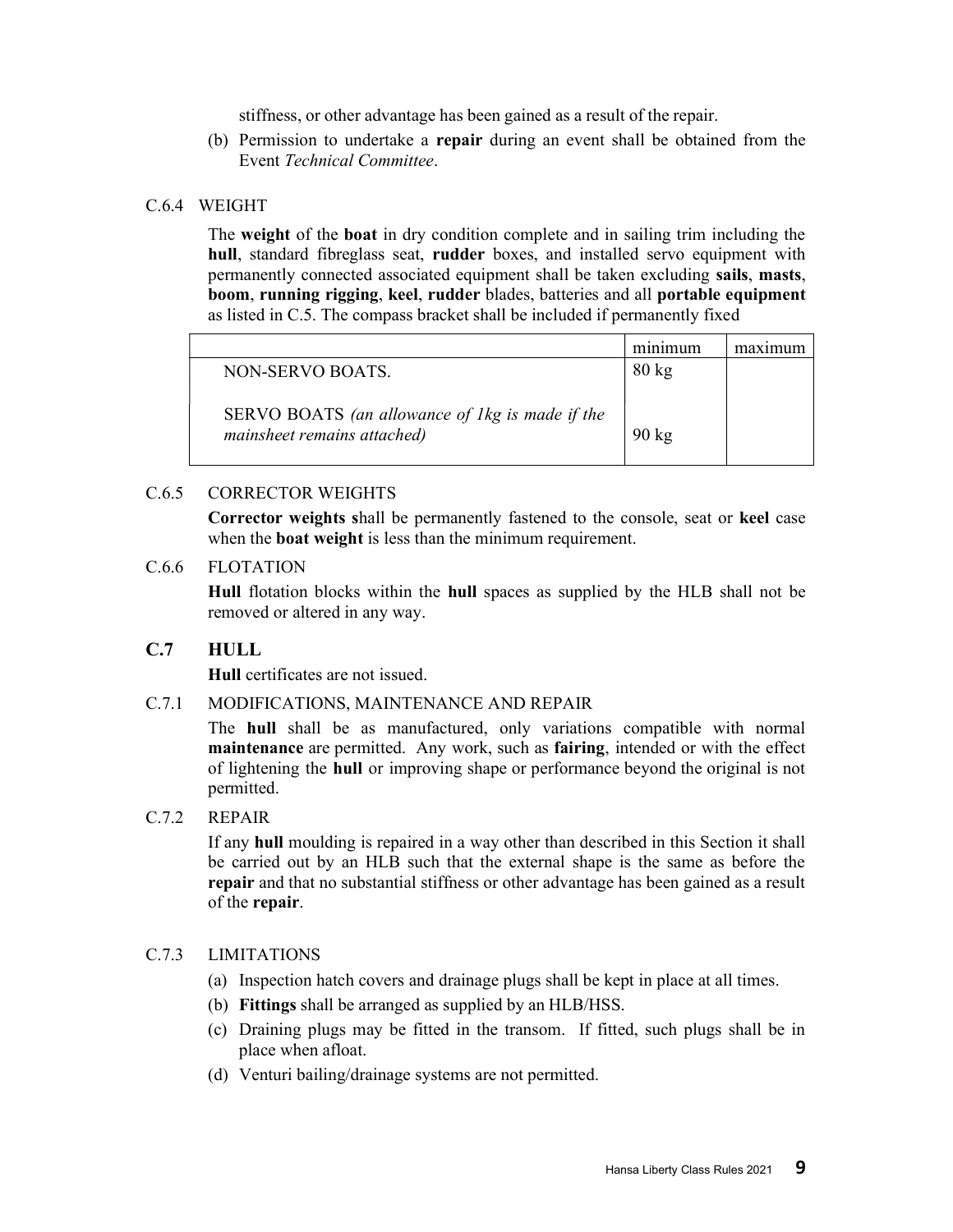- (e) Drainage tubes through the aft buoyancy compartment are permitted. Drainage plugs shall be fitted when afloat.
- (f) The watertight integrity of the hull shall be maintained.
- (g) The joystick, with a minimum length of 250mm, shall remain inserted into the joystick holder at all times.

#### C.8 HULL APPENDAGES

The keel, rudder box and rudder blade shall be as manufactured; only variations compatible with normal maintenance are permitted.

#### C.8.1 MODIFICATIONS

- (a) Anti-chafing and shimming pads may be added to the keel trunk and rudder assemblies to improve fit and reduce wear. Shims shall not be used to alter the angle of the hull appendages.
- (b) The keel shall be secured in the fully lowered position at all times whilst afloat. The keel securing pin shall be fitted at all times or another method of securing the keel in the down position shall be used. No adjustment to the position of the keel is permitted during racing.
- (c) The rudder blades shall be in the fully lowered position at all times when sailing.

#### C.8.2 MAINTENANCE

- (a) Maintenance including but not limited to painting and sanding may be carried out provided repairs are made in such a way that the essential shape, characteristics or function of the original are not affected.
- (b) Cleaning, coating with wax or similar product, and polishing of the hull appendages is permitted provided the intention and effect is to polish the hull appendages only.
- C.8.3 REPAIR

Repairs are permitted; however, an official class measurer may verify that the external shape is the same as before the repair and that no substantial stiffness, or other, advantage has been gained as a result of the repair.

#### C.8.4 LIMITATIONS

Only one keel and two rudder blades shall be used during an event, except when a hull appendage has been lost or damaged beyond repair and the replacement has been approved by the event Technical Committee.

#### C.8.5 KEEL

DIMENSIONS and WEIGHT

|                        | minimum             | maximum         |
|------------------------|---------------------|-----------------|
| Maximum overall length | $1315$ mm   1325 mm |                 |
| Weight                 | $70 \text{ kg}$     | $80 \text{ kg}$ |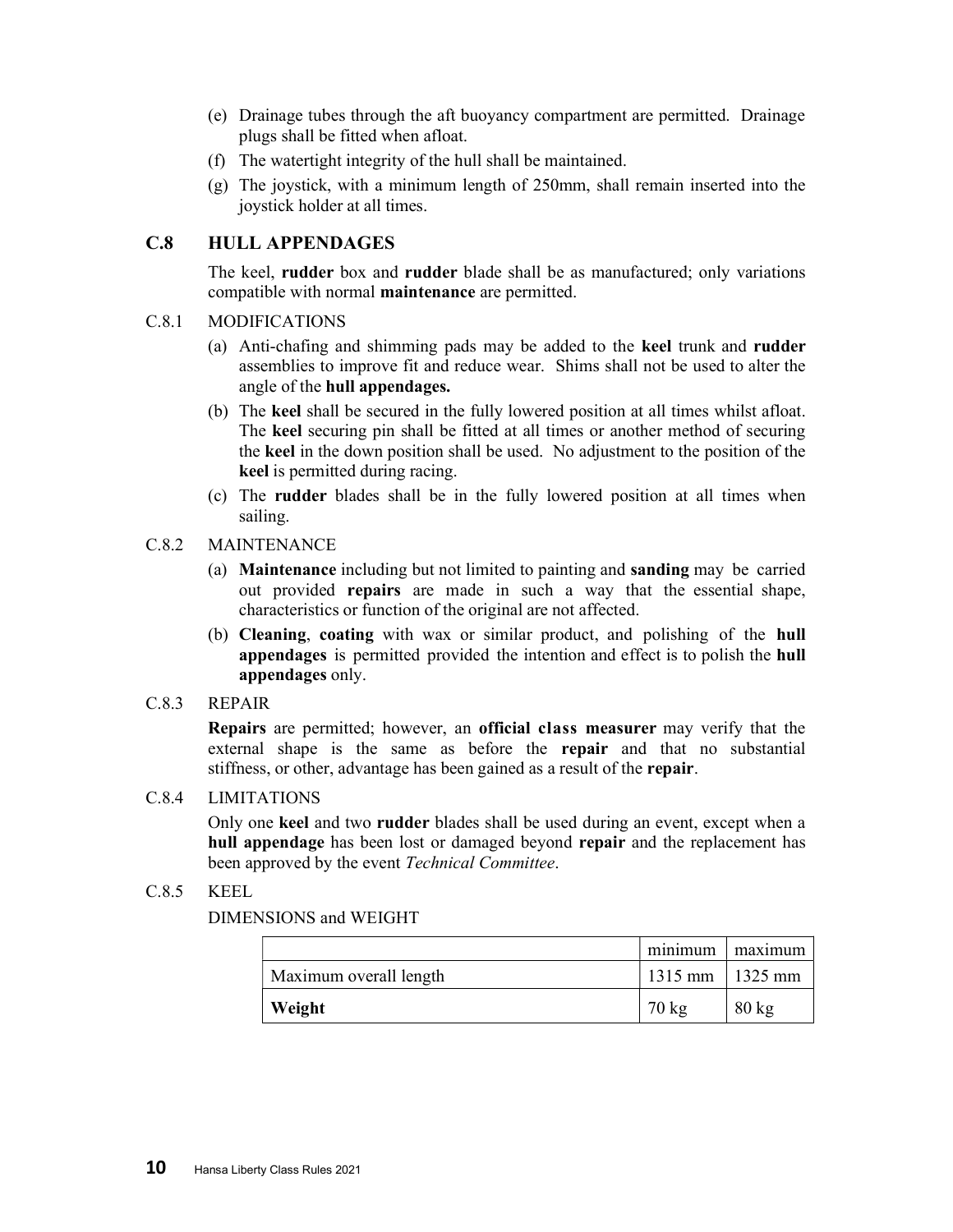#### C.8.6 RUDDER

DIMENSIONS

|                        | minimum             | maximum |
|------------------------|---------------------|---------|
| Maximum overall length | $1080$ mm   1090 mm |         |

#### C.9 RIG

#### C.9.1 MODIFICATIONS

Replacement of original fittings with similar fittings of identical function is permitted except for those items listed in Part III Section H.2 supplied by HSS/HLB. Parts may be obtained from any supplier.

#### C.9.2 MAINTENANCE

Cleaning is permitted

#### C.9.3 REPAIR

In the event of damage to a rig:

Repairs to running rigging may be carried out without approval.

C.9.4 FITTINGS

**USE** 

A mechanical wind indication device may be fitted.

#### C.9.5 LIMITATIONS

- (a) Spars shall be manufactured only by HSS/HLB and shall comply with class rules at the time of manufacture.
- (b) Only one set of spars shall be used during an event, except when an item has been lost or damaged and the Event Technical Committee has approved the substitution.
- (c) Any variation in the rake of mast produced in the manufacturing process shall not be considered irregular in measurement/inspection disputes.

#### C.9.6 MASTS

(a) DIMENSIONS

|                                                         | minimum | maximum             |
|---------------------------------------------------------|---------|---------------------|
| Main Mast (measured from heel point to top point)       | 5670 mm | 5680 mm             |
| <b>Foremast</b> (measured from the central grove of the | 3245 mm | $\frac{3255}{2}$ mm |
| reefing drum to the <b>mast top point</b> ).            |         |                     |

(b) USE

The spars shall be stepped in the mast step in such a way that the heel shall not capable of moving.

#### C.9.7 BOOM

(a) A means of preventing the gooseneck separating from the mast may be fitted.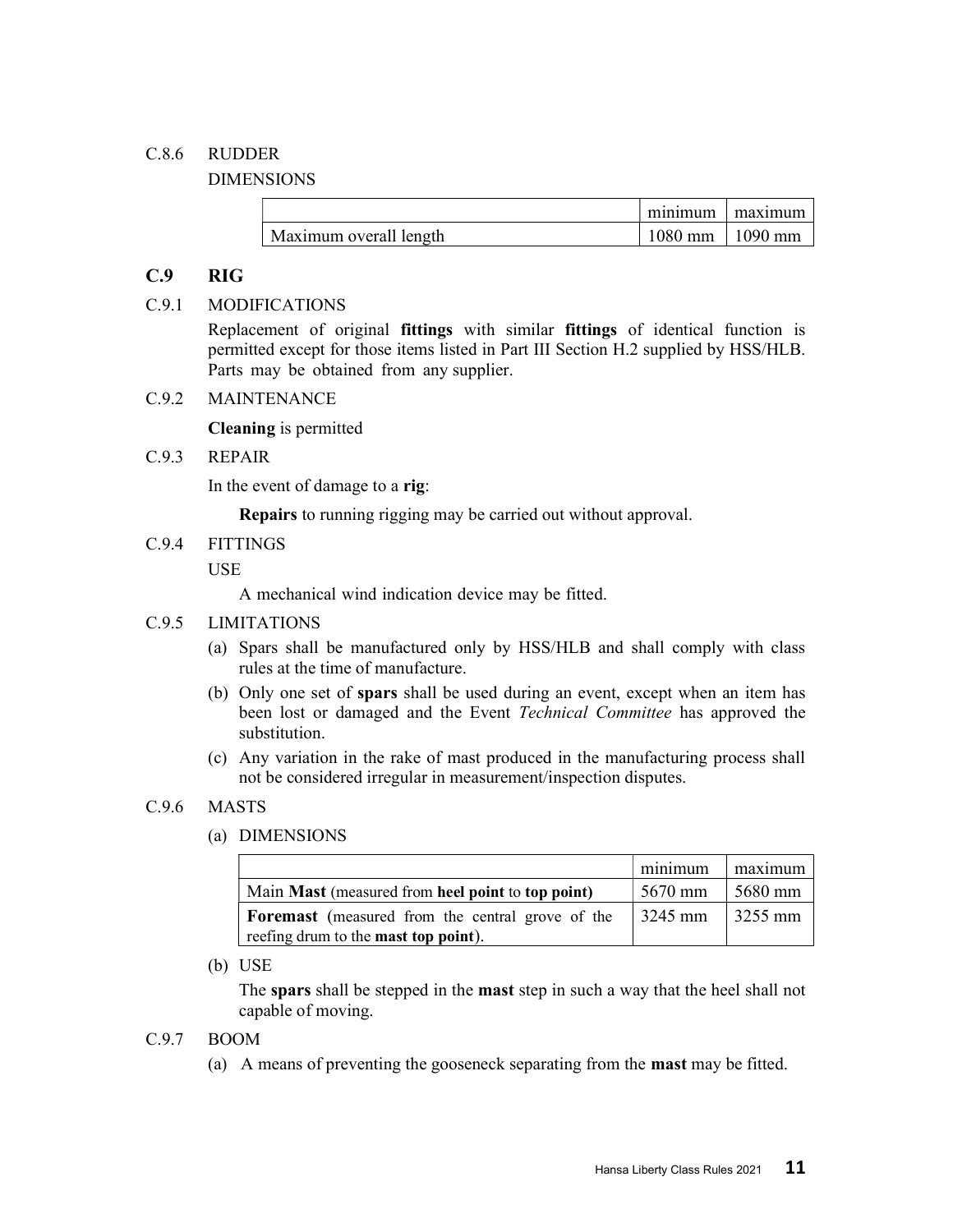#### C.9.8 RUNNING RIGGING

#### (a) MODIFICATIONS, MAINTENANCE AND REPAIR

Running rigging may be replaced and may be obtained from any supplier provided it is of equal strength or better than Hansa Sailing Systems supplied components.

- (b) LIMITATIONS
	- (1) The mainsail sheet shall be rigged either: 2 or 3 part (2:1 or 3:1) if being used manually. A traveller block is optional. If mainsheet servo winch is used, mainsheet may be rigged 1 part  $(1:1)$ , 2 part  $(2:1)$  or 3 part  $(3:1)$ with optional traveller block. If rigged 1:1, the sheet shall be reeved from the block attached to the travelling ring on the boom to the traveller on the transom.
	- (2) The traveller shall not be altered in length while racing. The traveling block or shackle shall be left free to travel over whole length of the traveller from sheerline to sheerline.

#### C.10 SAILS

#### C.10.1 MODIFICATIONS, MAINTENANCE AND REPAIR

(a) Repair of sails may be carried out without approval with the following exception:

During an event, Repairs of sails require the approval of the Event Technical Committee.

- (b) The following is permitted without approval:
	- (1) Addition of tell tales, tufts, or ribbons.
	- (2) Rinsing and washing of sails.

#### C.10.2 LIMITATIONS

Not more than 1 mainsail and 1 jib shall be used during an event except when a sail has been lost or damaged beyond repair. Any replacement shall only be made with the approval of the Event Technical Committee.

#### C.10.3 USE

The mainsail and the jib may be reefed as required by the crew.

#### C.10.4 MAINSAIL

#### (a) IDENTIFICATION

- (1) The national letters and sail numbers shall comply with the RRS except where prescribed otherwise in these class rules.
- (2) Sail numbers shall be issued by the IHCA. IHCA may issue personal numbers; these may be used at an event with permission from the Event Technical Committee.
- (3) Sail numbers shall be issued in consecutive order starting at "1" inclusive of the Hansa 2.3, 303 and Liberty Classes.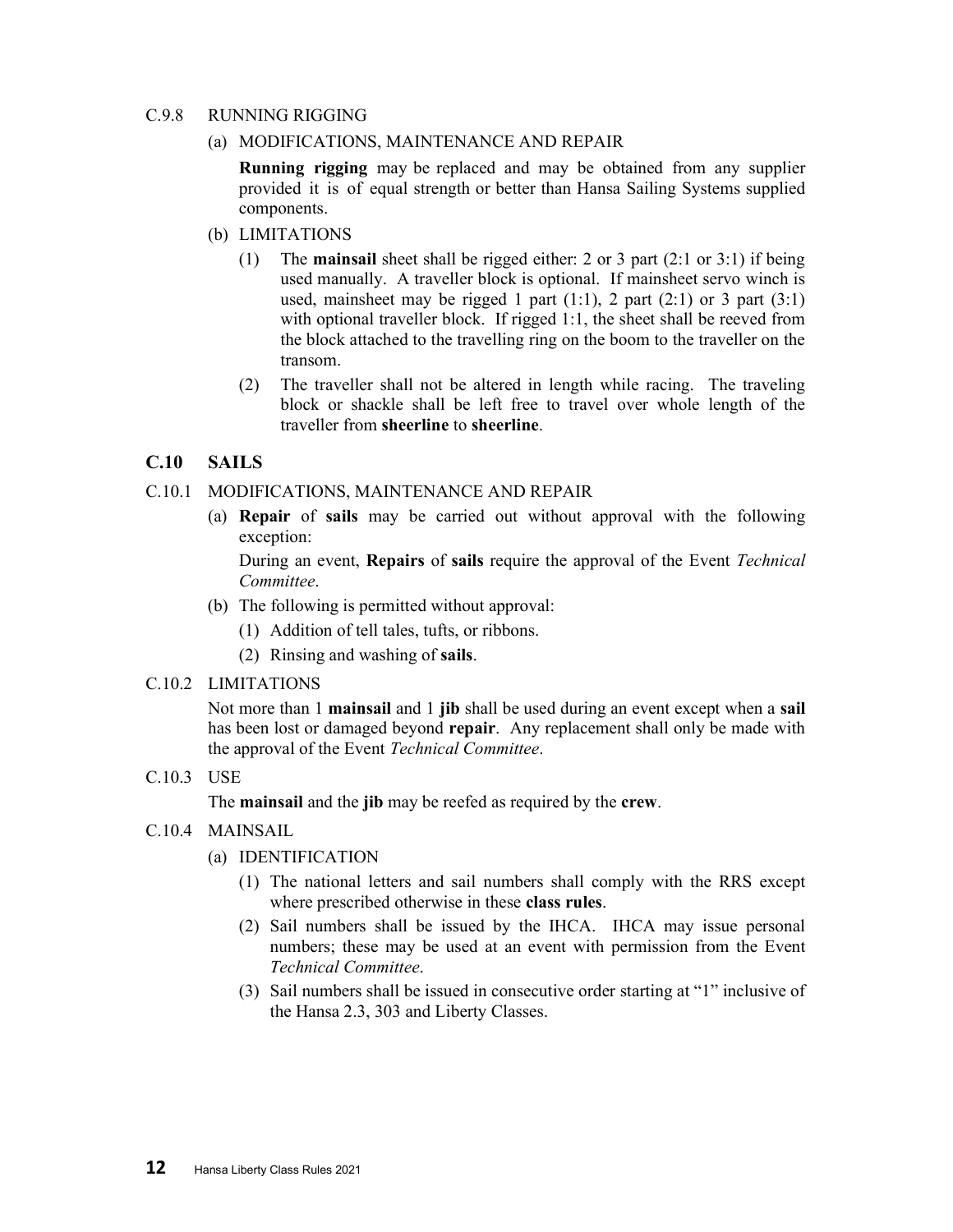# Section D – Hull

#### D.1 PARTS

- D.1.1 MANDATORY
	- (a) The hull shall be built by a builder licensed by HSS.
	- (b) All production moulds shall be approved by HSS.

#### D.2 ASSEMBLED HULL

#### D.2.1 FITTINGS

Hull fittings shall comply with the Building Specification in force at the time of manufacture except when altered, added or replaced as permitted by Section C of these class rules.

# Section E – Hull Appendages

#### E.1 PARTS

- E.1.1 MANDATORY
	- (a) Keel
	- (b) Keel retaining pin or other means of securing the keel in the lowered position when afloat.
	- (c) Rudders

#### E.1.2 MANUFACTURERS

The hull appendages shall be made by manufacturers licensed by HSS.

#### E.2 GENERAL

E.2.1 RULES

Hull appendages shall comply with the class rules in force at the time of manufacture.

E.2.2 MODIFICATIONS, MAINTENANCE AND REPAIR

See para C.8 above.

#### E.3 RUDDER BLADE, RUDDER STOCK AND TILLER

E.3.1 RULES

The rudder blade and rudder stock/tiller assembly shall comply with the Building Specification in force at the time of manufacture.

# Section F – Rig

#### F.1 PARTS

- F.1.1 MANDATORY
	- (a) Masts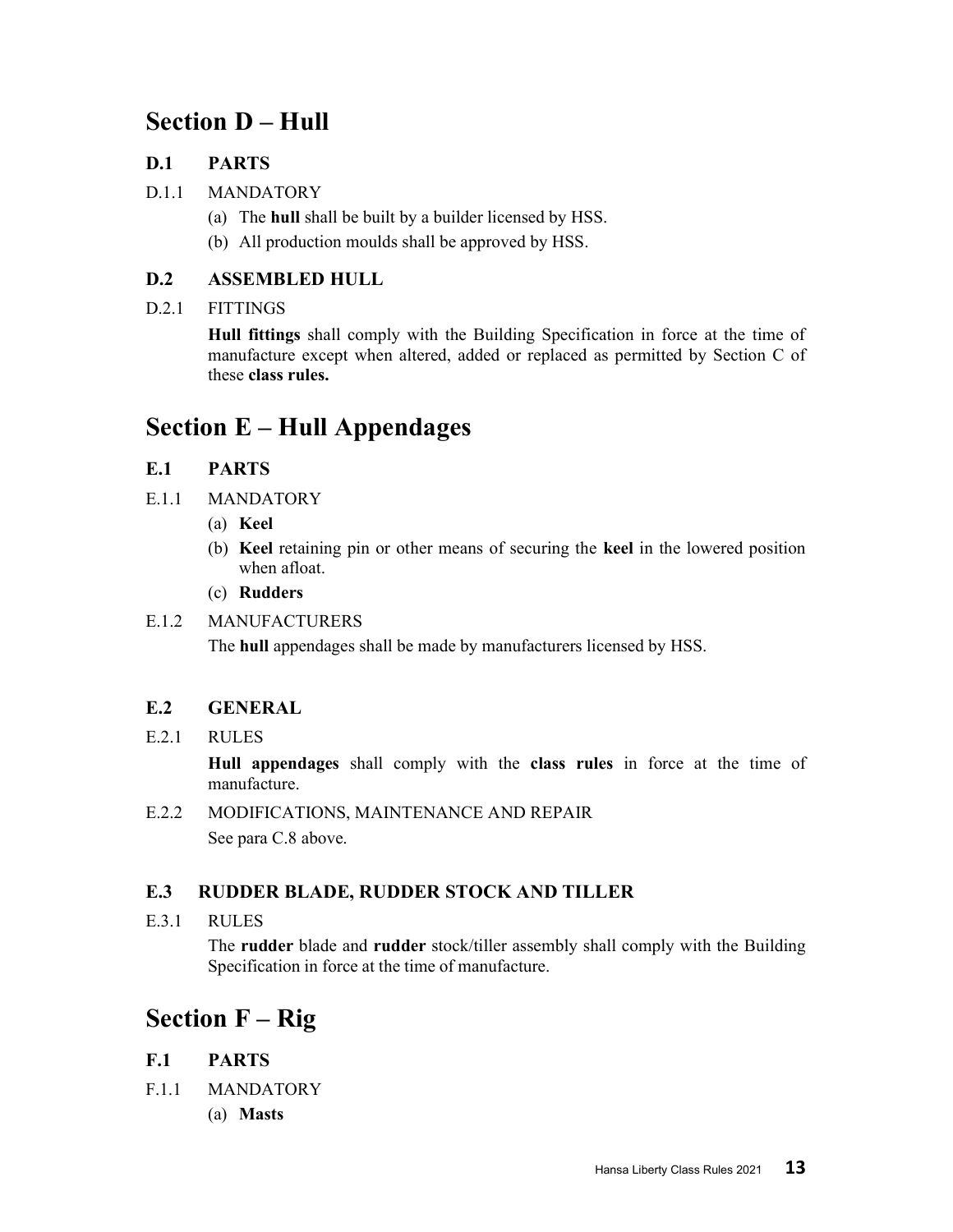- (b) Boom
- (c) Jib Strut and Claw
- (d) Running rigging

#### F.2 GENERAL

- F.2.1 RULES
	- (a) The spars and their fittings shall comply with the class rules in force at the time of manufacture.
	- (b) The running rigging shall comply with the class rules.

F.2.2 MODIFICATIONS, MAINTENANCE AND REPAIR Spars shall not be altered in any way except as permitted by these class rules.

#### F.2.3 MANUFACTURER

The spars shall be made by manufacturers licensed by HSS.

#### F.3 RUNNING RIGGING

F.3.1 MATERIALS

Sheets and control lines may be of any material or size provided it is of equal strength or better than Hansa Sailing Systems supplied components.

## Section G – Sails

#### G.1 PARTS

- G.1.1 MANDATORY
	- (a) Mainsail
	- (b) Headsail

#### G.2 GENERAL

- G.2.1 RULES
	- (a) Sails shall comply with the class rules.
	- (b) Sails shall be measured as defined in the ERS.

#### G.2.3 MANUFACTURERS

Sails shall be manufactured by manufacturers licensed by HSS. See Part III H 2 for licensed sail manufacturers.

#### G.3 MAINSAIL

G.3.1 IDENTIFICATION

The class insignia shall conform to the diagram contained in Part III H 3.

- G.3.2 MATERIALS AND CONSTRUCTION
	- (a) The construction shall be soft sail, woven ply sail.
	- (b) The body of the sail shall consist of the same woven ply throughout.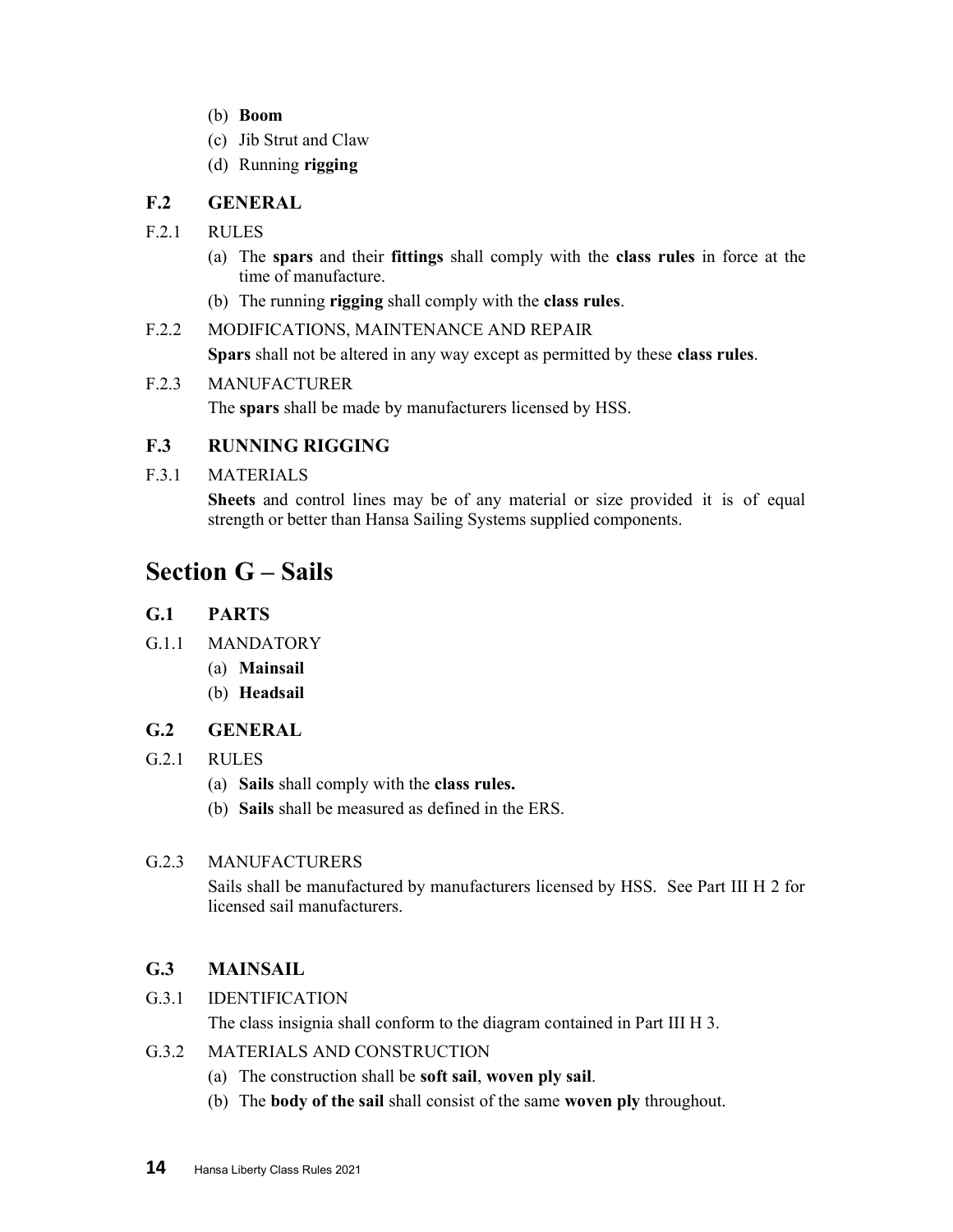- (c) The sail shall have a double luff.
- (d) The sail shall be constructed so that it can be reefed by rolling the sail around the mast.
- (e) The following are permitted: Stitching, glues, tapes, corner eyes, one window, tell tales, sail shape indicator stripes and items as permitted or prescribed by other applicable rules.

#### G.3.3 DIMENSIONS

| <b>Mainsail</b>      | maximum          |
|----------------------|------------------|
| Leech length         | 4615 mm          |
| <b>Half</b> width    | 1190 mm          |
| Luff length          | 4900 mm          |
| <b>Foot length</b>   | 2445 mm          |
| Foot median          | 4670 mm          |
| Window               |                  |
| <b>Window</b> height | $500 \text{ mm}$ |
| Window width         | 900 mm           |

#### G.4 HEADSAIL

#### G.4.1 MATERIALS AND CONSTRUCTION

- (a) The construction shall be soft sail, single ply sail.
- (b) The body of the sail shall consist of the same woven ply throughout.
- (c) The sail shall be constructed so that it can be reefed by rolling the sail around the mast.
- (d) The following are permitted: Stitching, glues, tapes, corner eyes, one window, tell tales, sail shape indicator stripes and items as permitted or prescribed by other applicable rules.

#### G.4.2 DIMENSIONS

| Headsail           | maximum          |
|--------------------|------------------|
| <b>Luff</b> length | 3150 mm          |
| Leech length       | 2900 mm          |
| <b>Foot length</b> | 1300 mm          |
| <b>Foot median</b> | 3025 mm          |
| Window             |                  |
| Window height      | $250 \text{ mm}$ |
| Window width       | $600$ mm         |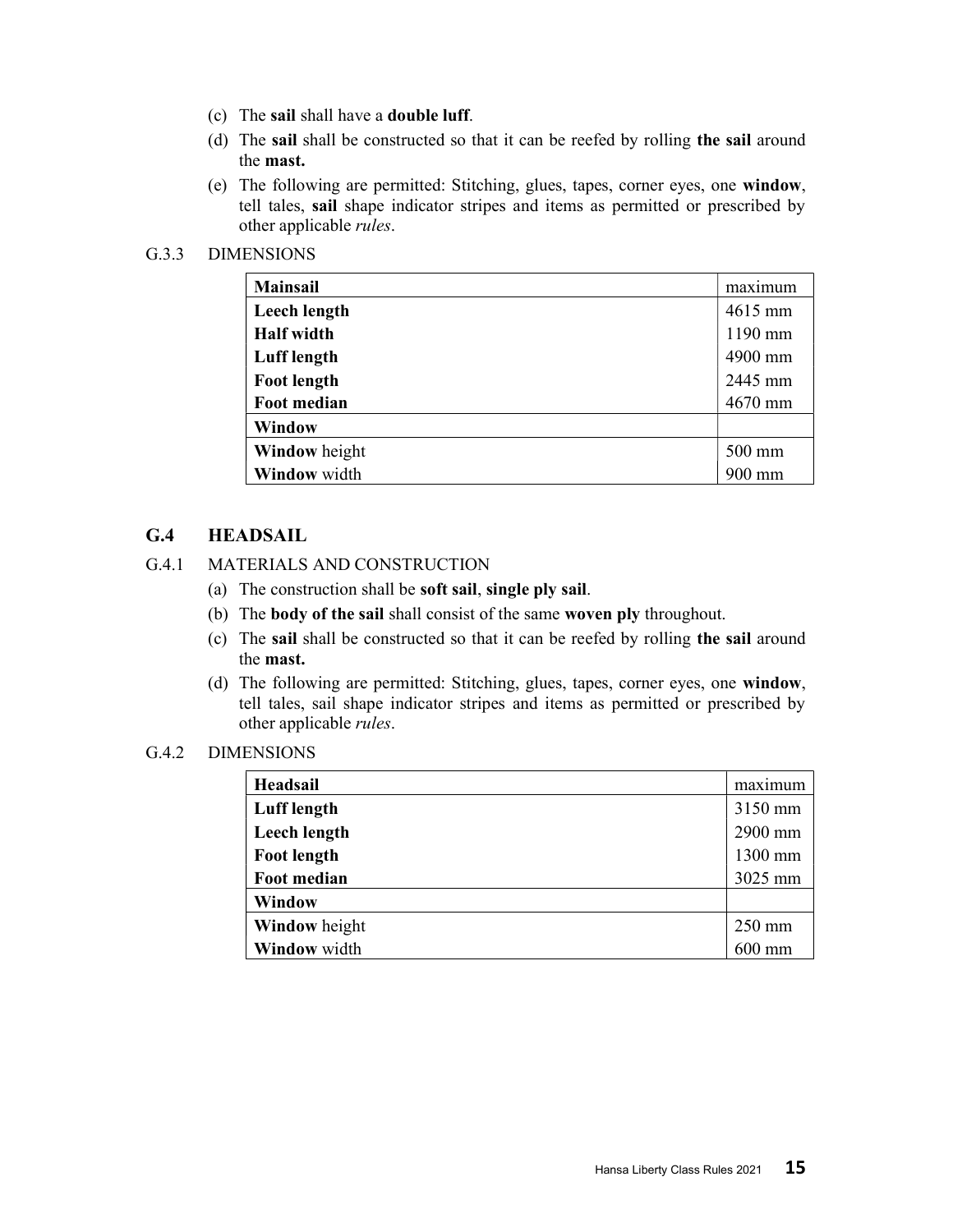# PART III – APPENDICES

The rules in Part III are **closed class rules**. Measurement shall be carried out in accordance with the ERS except where varied in this Part.

# Section H

### H.1 Procedure for Calculation of Regatta Mean Weight (RMW) and Sailor Correction Weight (SCW).

#### WEIGHT EQUALISATION

- (a) At events where a sailor weight equalisation regime is specified in the Notice of Race, the following rules and procedures shall apply.
- (b) The purpose of Sailor Weight Equalisation is to ensure that the on-the-water weight of a sailor and their boat is not less than a Regatta Minimum Weight (RMW). This is to be achieved by placing ballast, normally in the form of packets of lead shot or other similar material, in the cavities of the boat's seat.
- (c) The following procedure may be used:
	- (1) Record the weight of the sailor in dry clothing wearing sailing clothing appropriate to the conditions and personal flotation device.
	- (2) Record the weight of any necessary equipment for an individual sailor, such as ventilators, respirators and batteries for any servo assist control system.
	- (3) Record the weight of the hull in the condition described in C.6.4 as appropriate including any required Corrector Weights.
	- (4) Record the weight of the keel.
	- (5) Total all the weights recorded for each sailor/boat combination. This should represent the potential 'on the water' weight of a sailor/boat, excluding sails and spars.
- (d) The Race Technical Committee (RTC) will set a RMW for the event based on the data collected:
	- (1) Where the maximum sailor/boat weight is **less** than the median sailor/boat weight plus 20kgs then the maximum sailor/boat weight shall be declared as the RMW.
	- (2) Where the maximum sailor/boat weight is **greater** than the median sailor/boat weight plus 20kgs then the median sailor/boat weight plus 20kgs shall be declared as the RMW.
- (e) Calculate the ballast to the nearest kg required to be placed in each boat the Sailor Corrector Weight (SCW). Note, some sailor/boat combinations may be considerably heavier than the RMW even without any ballast.
- (f) The Weight Equalisation Table for the event, showing the combined weights recorded for each sailor/boat combination, the RMW and the SCW shall be published on the Official Event Notice Board.
- (g) Install the appropriate SCW in boats. Spot checks may be made on boats to ensure that boats have the correct ballast during racing.
- (h) Where there are not sufficient Corrector Weights available, the RMW may be adjusted by the RTC to achieve an equitable distribution of SCW.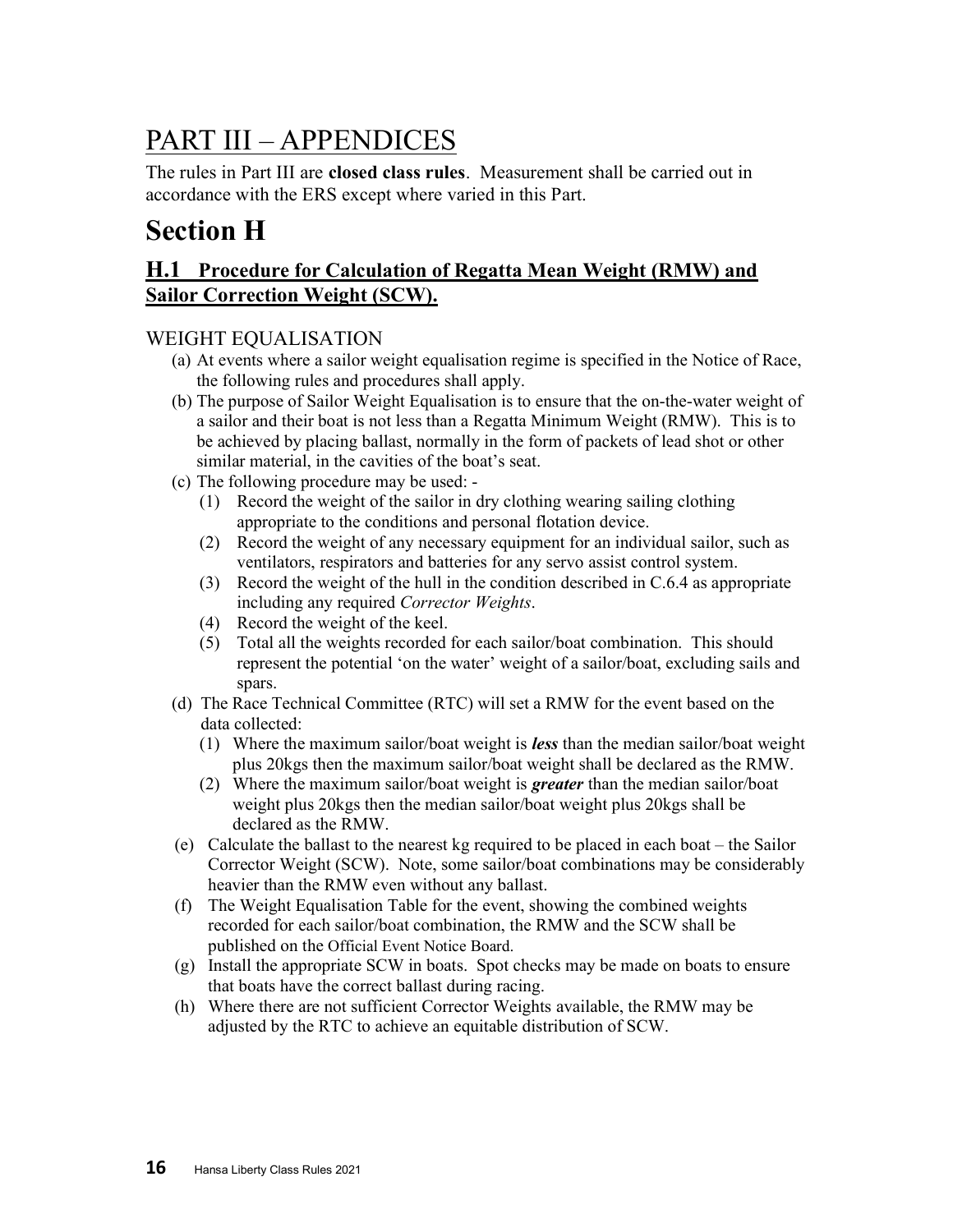## H.2 Parts List

#### HSS/HLB Items

#### (a) Masts

- (1) Mast sections
- (2) Mast ends
- (3) Foremast and main reefing drums
- (b) Boom Boom section
- (c) Jib sheet and system Jib strut and claw
- (d) Other
	- (1) Transom Gudgeon
	- (2) Keel
	- (3) Rudder Box
	- (4) Rudder Blade

#### SAIL Manufacturers

HSS Licensed Sail Manufacturers are listed on the web-site [www.hansaclass.org](https://hansaclass.org/about/approved-sail-makers/).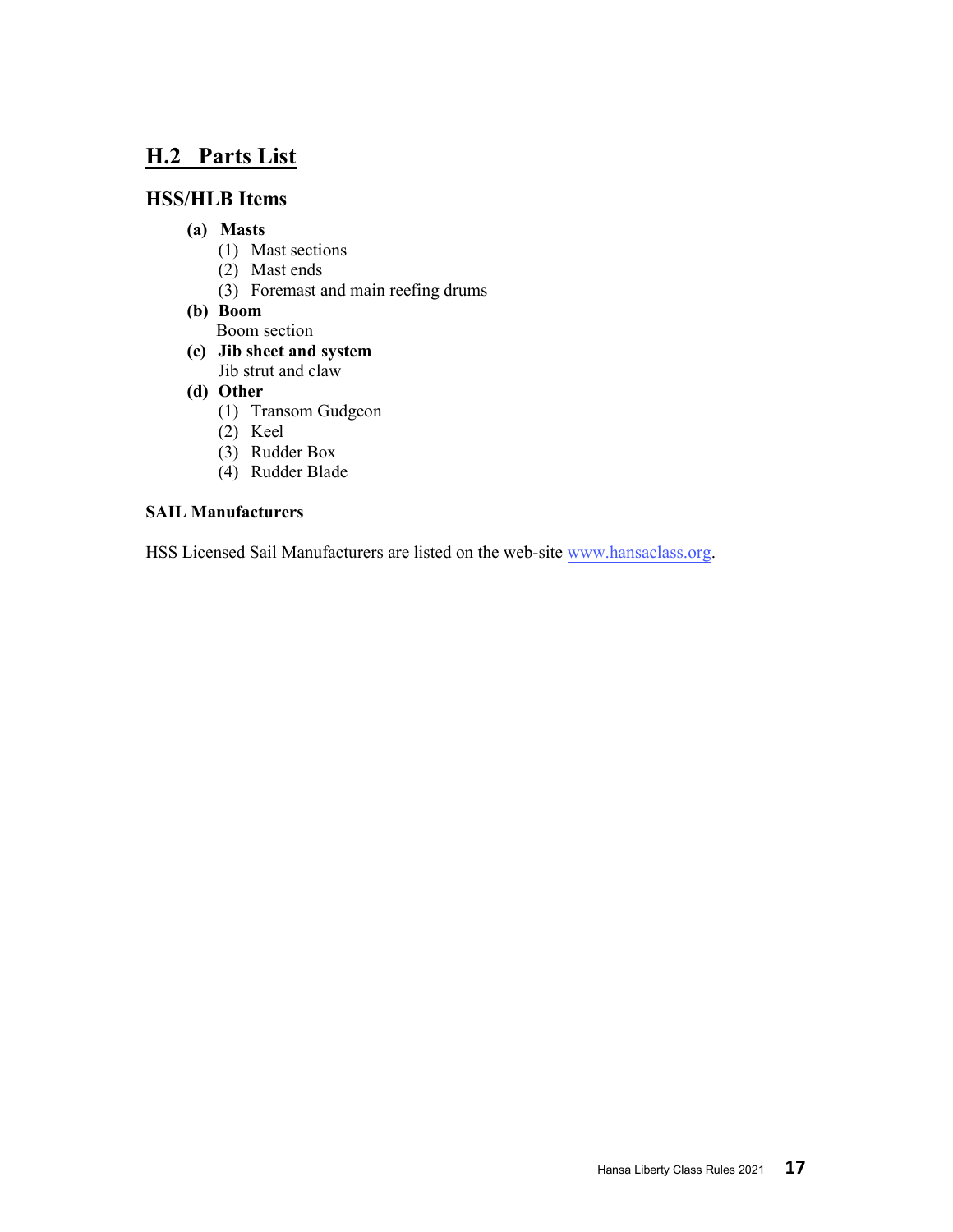#### Parts List - Minimum requirements for other Supplied Items

| Item                                       | Pt No<br>(RF)<br>Ronstan)                     | Description                                              | pulley<br>Ø mm | rope<br>$\varnothing$ mm | <b>MWL</b><br>kg | <b>Break</b><br>Load<br>kg |
|--------------------------------------------|-----------------------------------------------|----------------------------------------------------------|----------------|--------------------------|------------------|----------------------------|
| Boom Vang &<br>Sheet blocks                | <b>RF 280</b>                                 | single block - loop head                                 | 30             | 8                        | 300              | 600                        |
| Outhaul<br>turning block                   | <b>RF 571</b>                                 | single block - loop head                                 | 25             | 6                        | 300              | 600                        |
| Sheet block                                | RF 681                                        | single block - loop head<br>w/becket                     | 30             | 8                        | 300              | 600                        |
| Sheet block                                | <b>RF 81</b>                                  | double block - loop head                                 | 30             | 8                        | 450              | 1100                       |
| Micro block                                | RF 666                                        | single block - loop head                                 | 20             | 5                        | 150              | 400                        |
| Jib sheet cleat                            | RF 5001                                       | small cam cleat                                          |                | $2 - 8$                  | 75               |                            |
| Jib sheet<br>downhaul                      | FR 661                                        | Single block - tube rivet<br>head                        | 20             | 5                        | 150              | 400                        |
| Mainsheet<br>swivel                        | RF 67                                         | swivel deadeye w/ cleat<br>small C-cleat                 |                | $2 - 8$                  | 125              |                            |
| Steering<br>blocks                         | RF 20101                                      | single block, ball bearing,<br>loop head                 | 20             | 6                        | 250              | 550                        |
| Vang Jam<br>cleat                          | RF 341                                        | Single block, becket, v-jam<br>cleat, removable pin head | 25             | 5                        | 225              | 450                        |
| Jib outhaul, jib<br>claw downhaul<br>cleat | Camcleat<br>CL 204                            |                                                          |                | $3 - 8$                  |                  |                            |
|                                            |                                               |                                                          |                |                          |                  |                            |
| Boom<br>Gooseneck                          | Pacific<br>Nylon<br>Plastics<br><b>PNP 77</b> | Plastic Gooseneck                                        |                |                          |                  |                            |
| Boom Reefing<br>Cleat                      | Camcleat<br>CL 212                            |                                                          |                | $2 - 5$                  |                  |                            |
|                                            |                                               |                                                          |                |                          |                  |                            |

(Note: The description provides the design criteria for supplied items. Replacement items shall be of similar or greater specification.)

#### Cordage Details

| Control Line                                 | Material                     |  |  |
|----------------------------------------------|------------------------------|--|--|
| Steering                                     | 3mm Spectra core multicolour |  |  |
| Reefing (Mainsail/Jib) & Jib Strut down haul | 4mm 16 plait multicolour     |  |  |
| Jib Sheet & Clew lashing                     | 4mm 8 plait                  |  |  |
| Mainsail outhaul                             | 5mm 8 plait                  |  |  |
| Mainsheet                                    | 6mm double braid             |  |  |
| Boom vang                                    | 6mm double braid             |  |  |
| Traveller                                    | 5mm 16 plait multicolour     |  |  |